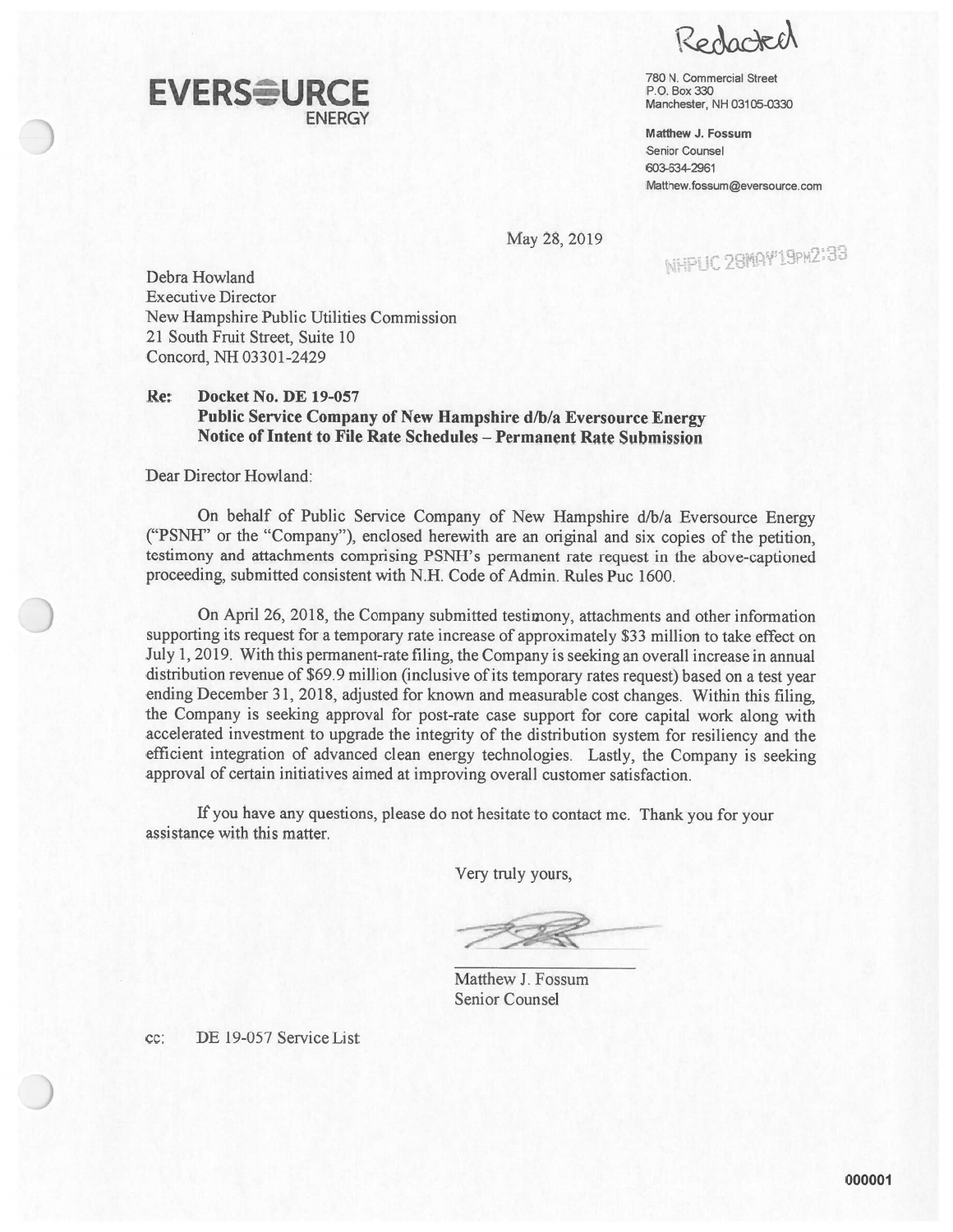## **TABLE OF CONTENTS**

#### **Transmittal Documents**

- 1. Cover Letter
- 2. Table of Contents
- 3. Petition for Approval of Permanent Rates
- 4. Motion for Protective Order and Confidential Treatment

#### **Case Overview**

*Testimony of William J. Quinlan*

#### **Revenue Requirement**

*Testimony of Eric H. Chung and Troy M. Dixon* 

- Attachment EHC/TMD-1 (Perm) [Computation of Revenue Requirement]
- Attachment EHC/TMD-2 (Perm) [Lead Lag Study Analysis]
- Attachment EHC/TMD-3 (Perm) [Computation of Illustrative Step Adjustments]
- Attachment EHC/TMD-4 (Perm) [Five-Year Storm Average Costs]
- Attachment EHC/TMD-5 (Perm) [Net Benefits Analysis]
- Attachment EHC/TMD-6 (Perm) [Proportional Share of Merger Savings]
- Attachment EHC/TMD-7 (Perm) [Merger-related O&M Savings]
- Attachment EHC/TMD-8 (Perm) [Excess Accumulated Deferred Income Taxes]
- Attachment EHC/TMD-9 (Perm) [Illustrative Revenue Requirement]

### **Grid Transformation and Enablement Program**

*Testimony of Joseph A. Purington and Lee G. Lajoie (Part I)*

*Testimony of Charlotte B. Ancel and Jennifer A. Schilling (Part II)*

- Attachment GTEP-1 (Perm) [Pictures of Westmoreland Town Center and Residences]
- Attachment GTEP-2 (Perm) [Eversource Report Westmoreland]
- Attachment GTEP-3 (Perm) [Doosan GridTech Report]
- Attachment GTEP-4 (Perm) [Benefit/Cost Analysis]
- Attachment GTEP-5 (Perm) [Memorandum of Understanding]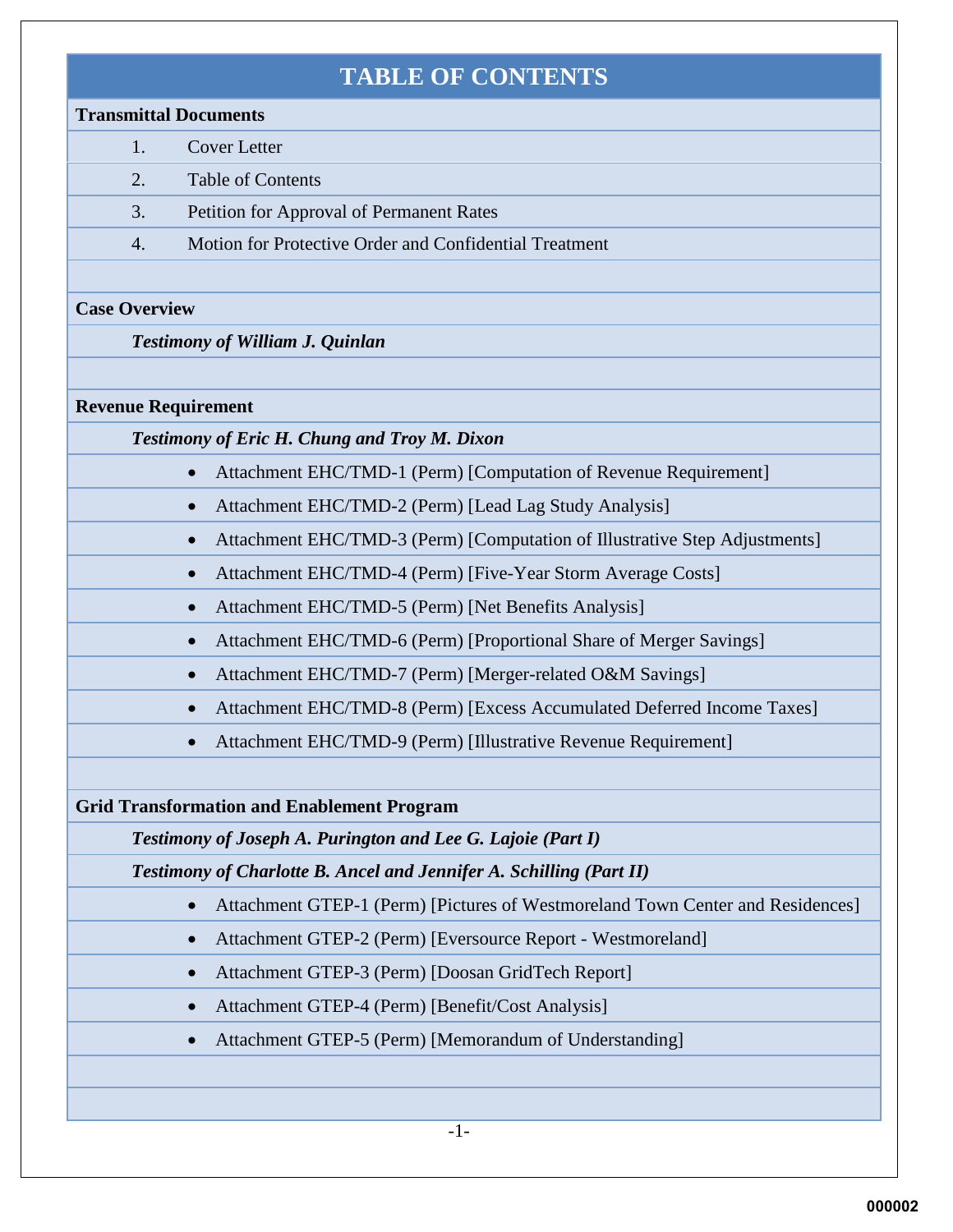| <b>Return on Equity</b>            |                                                                                              |  |
|------------------------------------|----------------------------------------------------------------------------------------------|--|
| <b>Testimony of Ann E. Bulkley</b> |                                                                                              |  |
|                                    | Attachment AEB-1 (Perm) [Resume and Testimony Listing of Ann E. Bulkley]                     |  |
|                                    | Attachment AEB-2 (Perm) [Summary Results]                                                    |  |
|                                    | Attachment AEB-3 (Perm) [Proxy Group Selection]                                              |  |
|                                    | Attachment AEB-4 (Perm) [Constant Growth DCF Model – Earnings Growth Rates]                  |  |
|                                    | Attachment AEB-5 (Perm) [Retention Growth Rate Calculation]                                  |  |
|                                    | Attachment AEB-6 (Perm) [Constant Growth DCF Model – Earnings and Retention<br>Growth Rates] |  |
| $\bullet$                          | Attachment AEB-7 (Perm) [Projected DCF Model]                                                |  |
|                                    | Attachment AEB-8 (Perm) [Beta Coefficient Calculations]                                      |  |
|                                    | Attachment AEB-9 (Perm) [Capital Asset Pricing Model]                                        |  |
|                                    | Attachment AEB-10 (Perm) [Risk Premium Approach]                                             |  |
|                                    | Attachment AEB-11 (Perm) [Regulatory Risk Analysis]                                          |  |
|                                    | Attachment AEB-12 (Perm) [Flotation Cost]                                                    |  |
|                                    | Attachment AEB-13 (Perm) [Capital Structure Analysis]                                        |  |

#### **Vegetation Management**

*Testimony of Robert D. Allen*

#### **Customer Group**

*Testimony of Penelope McClean-Connor* 

- Attachment PMC-1 (Perm) [Third-Party Processing Agreement] (redacted)
- Attachment PMC-2 (Perm) [Request for Proposals (August 24, 2016)]
- Attachment PMC-3 (Perm) [Request for Proposals (October 12, 2016)]
- Attachment PMC-4 (Perm) [Article, Boston Globe, August 4, 2016 and March 14, 2019]
- Attachment PMC-5 (Perm) [2017 TSYS Consumer Payments Study]
- Attachment PMC-6 (Perm) [Social Security Administration Bulletin]
- Attachment PMC-7 (Perm) [Customer Testimonial]
- Attachment PMC-8 (Perm) [NCLC Whitepaper]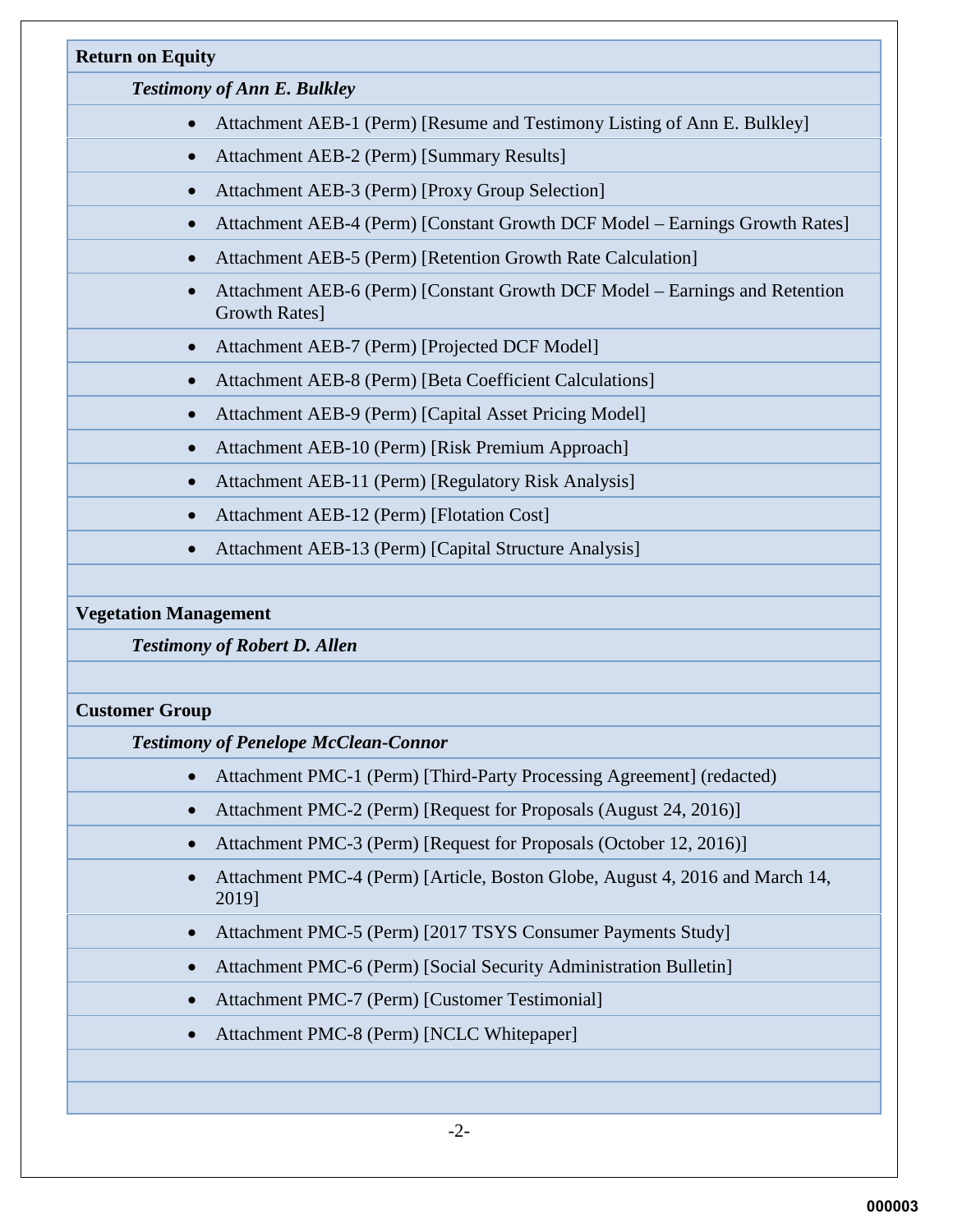# **Plant Additions** *Testimony of Erica L. Menard* • Attachment ELM-1 (Perm) [Summary of PSNH Capital Additions 2013-2018] • Attachment ELM-2 (Perm) [Plant-in-Service Summary by Year 2013-2018] • Attachment ELM-3 (Perm) [Chronological List of Projects/Programs/Annuals] • Attachment ELM-4 (Perm) [Pre-2015 Capital Project Authorization Policies]

- Attachment ELM-5 (Perm) [ Post-2015 Capital Project Authorization Policies]
- Attachment ELM-6 (Perm) [Delegation of Authority Policies]

#### **Depreciation**

#### *Testimony of John J. Spanos*

- Schedule JJS-1 (Perm) [Qualification Statement]
- Schedule JJS-2 (Perm) [Depreciation Study]
- Schedule JJS-3 (Perm) [Comparison of Proposed Annual Depreciation Expense versus Current Annual Depreciation Expense]

#### **Allocated Cost of Service**

#### *Testimony of Amparo Nieto*

- Attachment ACOSS-1 (Perm) [Resume Vitae of Amparo Nieto]
- Attachment ACOSS-2 (Perm) [Proforma Cost of Service Study]
- Attachment ACOSS-3 (Perm) [Per Books Cost of Service Study]

#### **Marginal Distribution Cost of Service and Rate Design Implications**

#### *Testimony of Amparo Nieto*

• Attachment MCOSS-1 (Perm) [Marginal Cost of Service Study with Worksheets]

#### **Presentation of Rate Tariffs**

#### *Testimony of Edward A. Davis*

- Attachment EAD-1 (Perm) [Clean Proposed Tariffs]
- Attachment EAD-2 (Perm) [Marked Copies of Proposed Tariff Pages]
- Attachment EAD-3 (Perm) [Summary of Proposed Changes]
- Attachment EAD-4 (Perm) [Report of Proposed Changes]